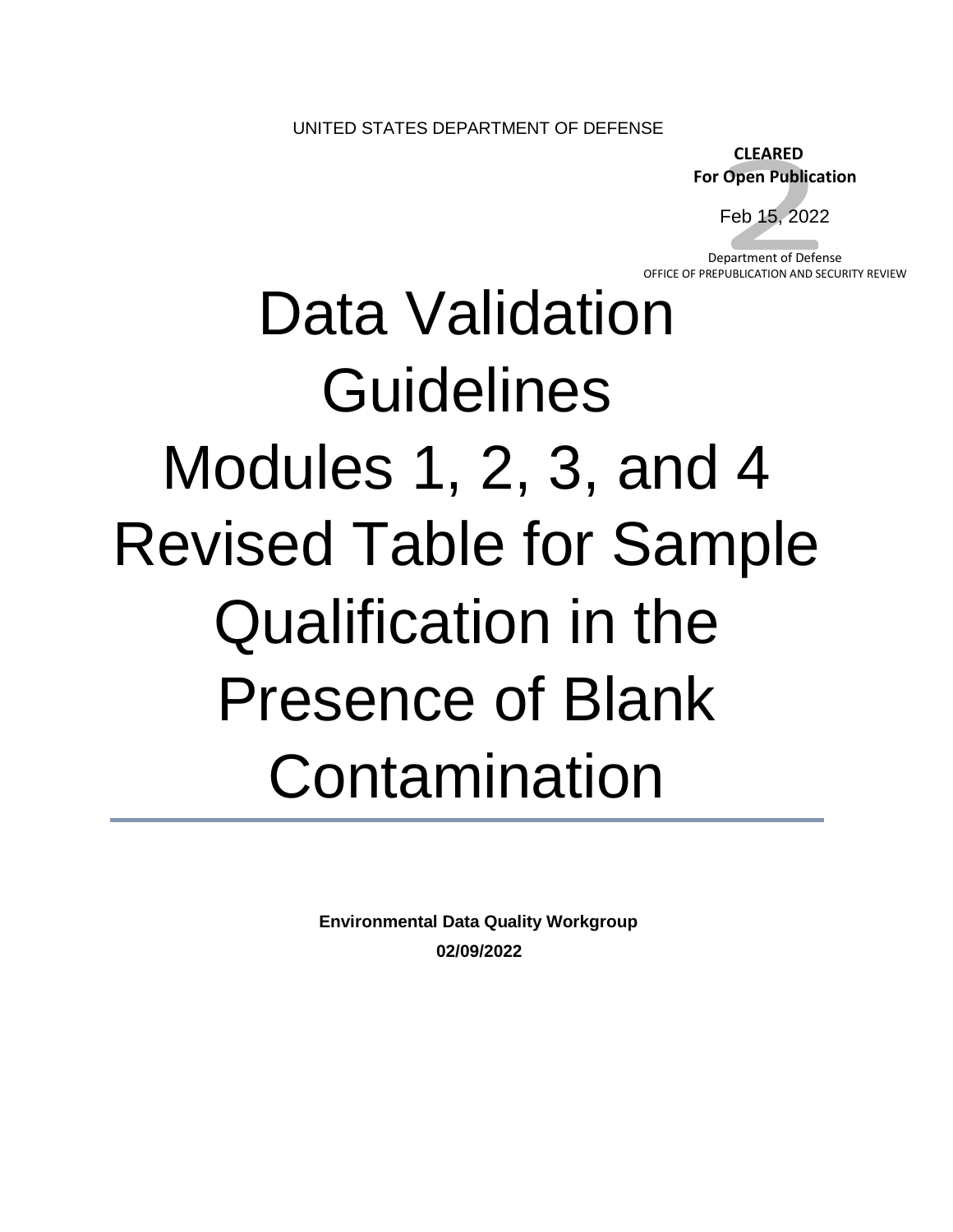

## Modules 1, 2, 3, and 4 Data Validation Guidelines Revised Table for Sample Qualification in the Presence of Blank Contamination

| NEBELSICK.JOHN.D.1231361207      | Digitally signed by NEBELSICK.JOHN.D.1231361207<br>Date: 2022.02.14 17:28:53 -06'00' |
|----------------------------------|--------------------------------------------------------------------------------------|
| John Nebelsick<br>Army Principal | Date                                                                                 |
| GILLETTE.JOHN.S.1123328350       | Digitally signed by GILLETTE.JOHN.S.1123328350<br>Date: 2022.02.10 12:36:33 -06'00'  |

| John Nebelsick | Date |
|----------------|------|
| Army Principal |      |

| GILLETTE.JOHN.S.1123328350                         | Digitally signed by GILLETTE.JOHN.S.1123328350<br>Date: 2022.02.10 12:36:33 -06'00'  |
|----------------------------------------------------|--------------------------------------------------------------------------------------|
| John Gillette, Ph.D.<br><b>Air Force Principal</b> | Date                                                                                 |
| ADELSON.JORDAN.M.1268693137                        | Digitally signed by ADELSON.JORDAN.M.1268693137<br>Date: 2022.02.09 10:44:41 -05'00' |

 Navy Principal, EDQW Chair Jordan Adelson, Ph.D. Date and the state of the state of the state of the Date of the Date of the Date of the S